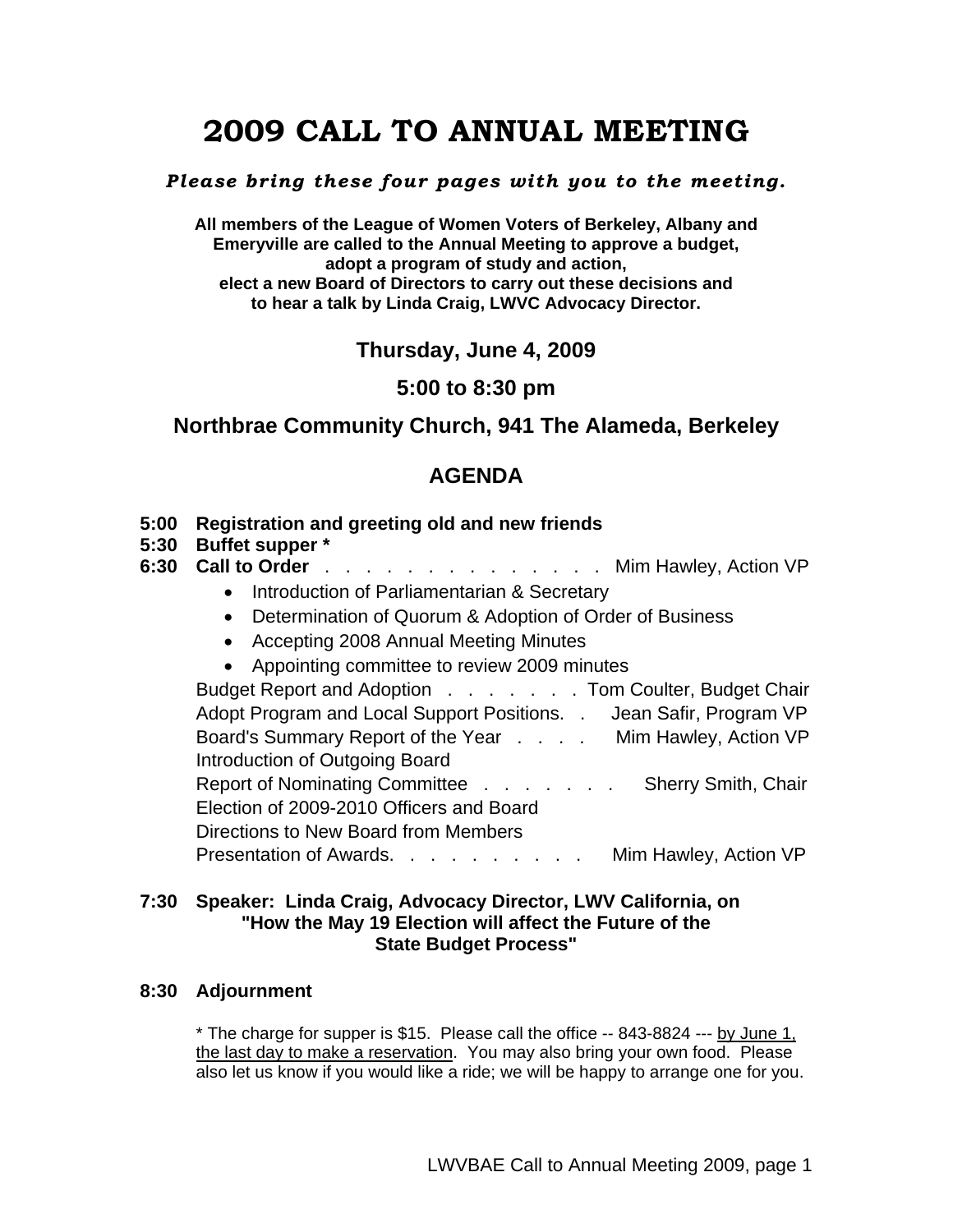| <b>INCOME</b>                           |         |
|-----------------------------------------|---------|
| Dues                                    | 19,465  |
| Contributions                           | 8,300   |
| <b>Community Lunch</b>                  | 13,500  |
| Scrip                                   | 40,000  |
| <b>Product Sales</b>                    | 100     |
| Program meetings                        | 1,200   |
| <b>Contract Services</b>                | 1,000   |
| <b>LWVB Foundation</b>                  | 9,000   |
| Dividends - Money Market                | 50      |
| Transfer from other assets              | 20,137  |
| <b>TOTAL INCOME</b>                     | 112,752 |
|                                         |         |
| <b>EXPENSES</b>                         |         |
| Per Member Payments (US, CA, BA)        | 15,560  |
| <b>Action</b>                           | 2,000   |
| Program                                 | 2,000   |
| <b>Election Services</b>                | 3,000   |
| <b>Convention subsidies</b>             | 3,000   |
| Administration                          |         |
| <b>Office Rent</b>                      | 10,992  |
| Salary, Fringes & Taxes                 | 13,000  |
| Professional Fees, IRS 990              | 500     |
| Insurance                               | 1,500   |
| Supplies, Copies & Postage              | 3,600   |
| Phone, FAX, Internet                    | 2,100   |
| <b>Computer Software &amp; Supplies</b> | 600     |
| other Taxes & Fees                      | 200     |
| Equip. Purchase & Maintenance           | 1,000   |
| <b>Board</b>                            | 100     |
| <b>Total Administration</b>             | 33,592  |
| <b>Voter Newsletter</b>                 | 7,000   |
| Development & Community Outreach        |         |
| <b>Community Lunch</b>                  | 9,000   |
| Scrip                                   | 37,500  |
| Prod. Sales                             | 100     |
| <b>Total Development Expenses</b>       | 46,600  |
| <b>TOTAL EXPENSES</b>                   | 112,752 |

## **PROPOSED BUDGET 2009-2010**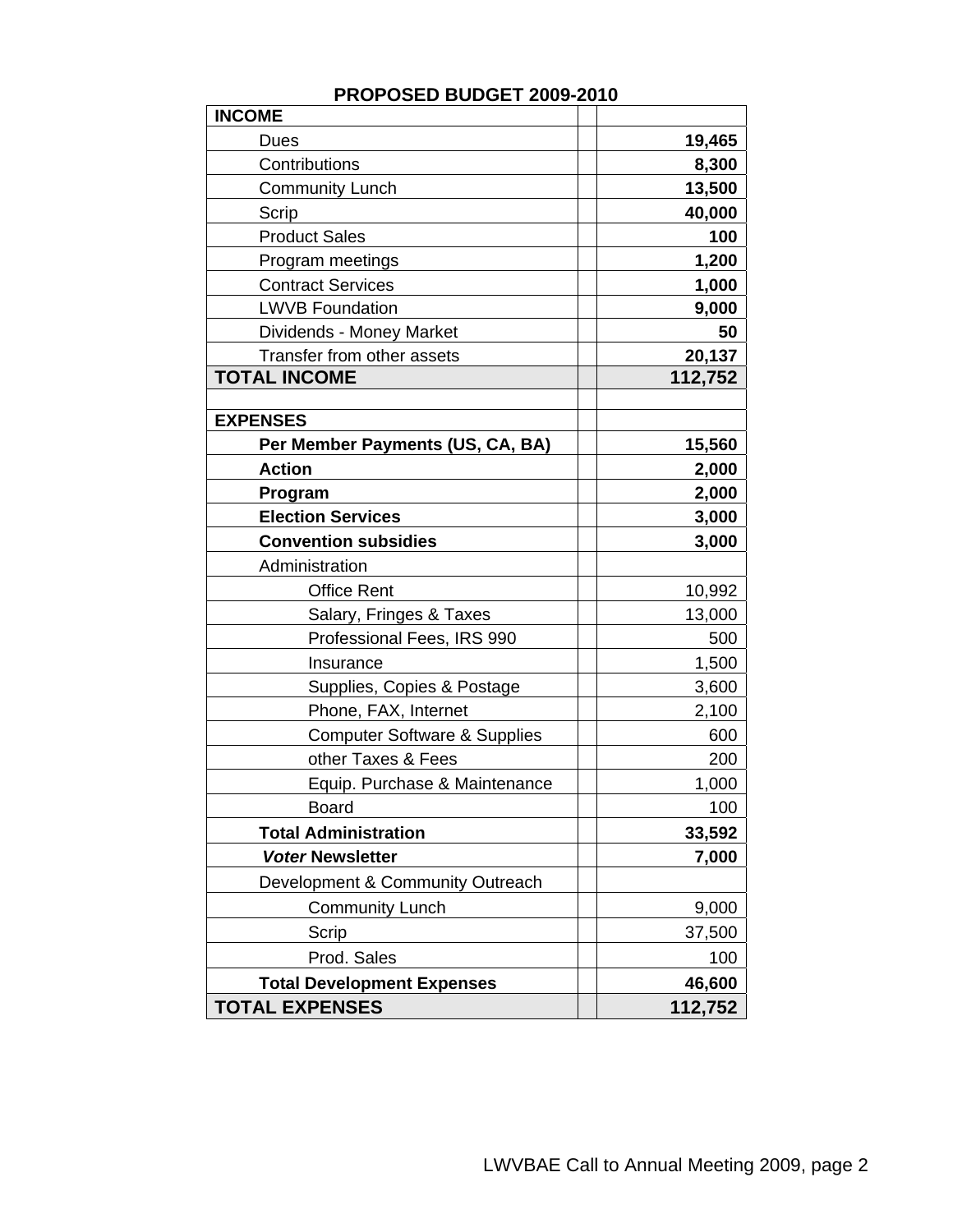# **PROGRAM**

## **The Board recommends:**

- (1) Retain all current positions. (See below.)
- (2) Begin no new local study.
- (3) Emphasize the following for education and action:
	- Climate Change,
	- Health Care,
	- Civics Education and
	- Instant Runoff Voting

## **SUMMARY OF LOCAL SUPPORT POSITIONS**

(See complete "Local Support Positions" for details. It is available at the League office to members upon request, or at http://lwvbae.org)

**Local Government Structure:** Policies that promote effective, efficient, economical and visible local government, representative of and responsive to all citizens.

- A. City Charter and Elections
- B. Council-Manager Form of Government
- C. Open Meetings
- D. Board, Commissions, and Committees--Standing and Ad Hoc

**City Finances:** Policies that support a tax structure that is flexible, broad-based, equitable, economical, easy to administer, and capable of producing adequate revenue.

- A. City budget
- B. Revenue and taxation

**Planning:** Planning policies aimed at achieving and maintaining a healthy, safe and livable physical environment for a diverse population. There should be a balance of residential, commercial, industrial and institutional uses, a variety of densities and housing types, and programs to enlarge the economic base.

- A. Economic development
- B. Transportation
- C. Zoning
- D. Housing
- E. Rent control (Berkeley only)
- F. Infrastructure

**Local Government Services:** Basic city services and amenities for all residents based on an overall evaluation of needs and available resources.

- A. Recreation
	- B. Library
	- C. Health and Mental Health
	- D. Services and resources for children and youth

**Education:** A system of public education which meets the needs of all children, efficiently organized and administered, and supported by adequate funds for operation and facilities.

- A. Elementary through High School
- B. Community College